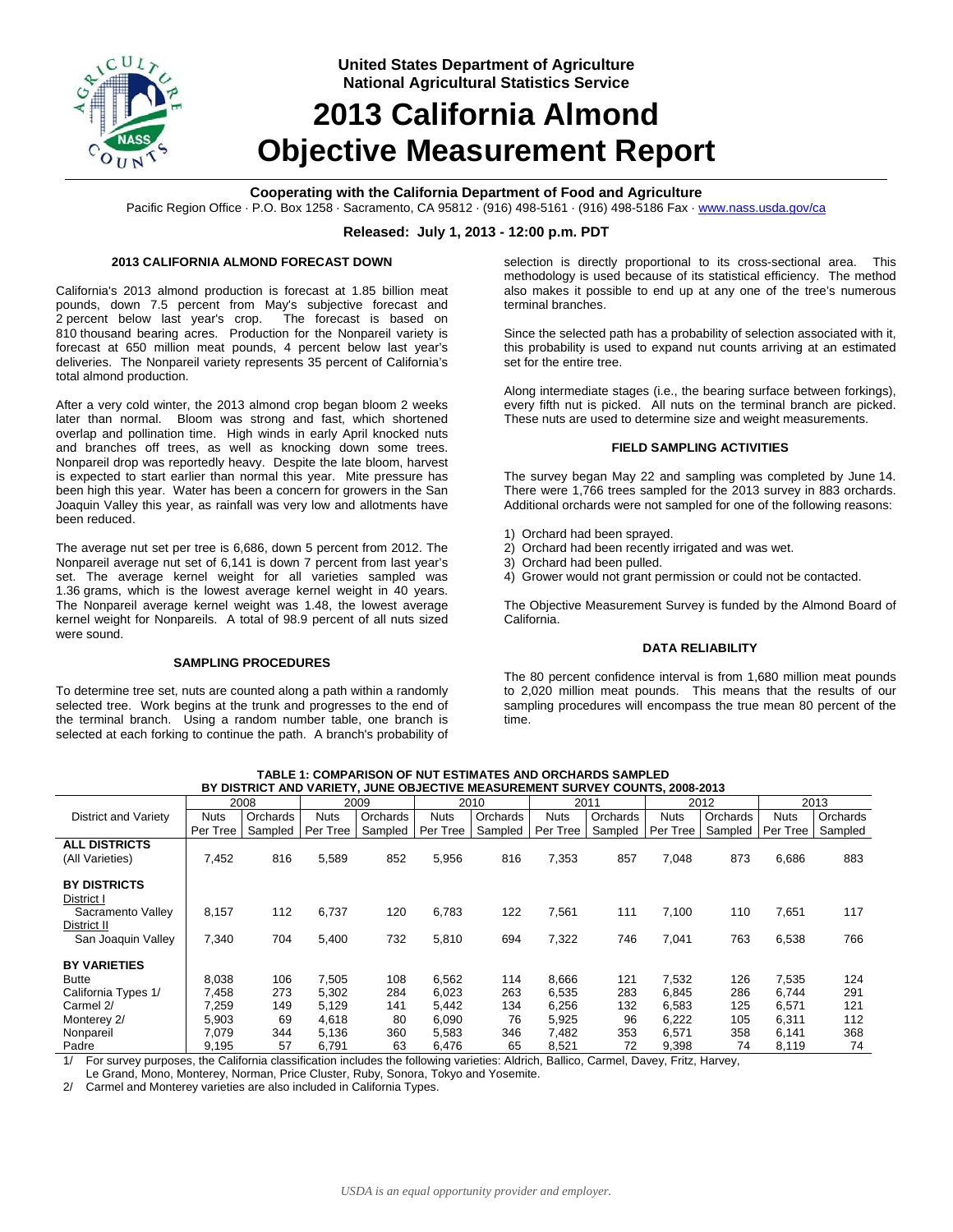| TABLE 2: WEIGHT, SIZE AND GRADE OF AVERAGE ALMOND SAMPLE, 2008-2013 |                                     |        |       |                    |              |         |                            |            |                       |              |       |
|---------------------------------------------------------------------|-------------------------------------|--------|-------|--------------------|--------------|---------|----------------------------|------------|-----------------------|--------------|-------|
|                                                                     | Kernel<br>Kernel Size (Millimeters) |        |       | <b>Edible Nuts</b> |              |         | Grade (Percent of Nuts) 1/ |            |                       |              |       |
| District and Variety                                                | Weight<br>(Grams)                   | Length | Width | Thickness          | Singles      | Doubles | Insect<br>Damage           | Shrivel    | <b>Natural</b><br>Gum | <b>Blank</b> | Other |
| <b>ALL DISTRICTS</b>                                                |                                     |        |       |                    |              |         |                            |            |                       |              |       |
| 2008                                                                | 1.43                                | 21.60  | 12.30 | 9.66               | 96.2         | 2.8     | 2/                         | 0.6        | 0.1                   | 0.2          | 0.1   |
| 2009                                                                | 1.58                                | 22.96  | 13.10 | 9.93               | 97.1         | 1.8     | 2/                         | 0.7        | 0.2                   | 0.1          | 0.1   |
| 2010                                                                | 1.72                                | 23.38  | 13.20 | 10.30              | 94.7         | 4.0     | 2/                         | 1.0        | 2/                    | 0.1          | 0.1   |
| 2011                                                                | 1.49                                | 21.84  | 12.52 | 9.92               | 94.6         | 4.1     | 2/                         | 0.8        | 0.1                   | 0.2          | 0.2   |
| 2012                                                                | 1.48                                | 21.40  | 12.51 | 9.94               | 93.4         | 5.7     | 2/                         | 0.7        | 2/                    | 0.1          | 2/    |
| 2013                                                                | 1.36                                | 21.35  | 12.11 | 9.76               | 95.2         | 3.7     | 2/                         | 1.1        | 2/                    | 2/           | 2/    |
| <b>BY DISTRICT</b>                                                  |                                     |        |       |                    |              |         |                            |            |                       |              |       |
| Sacramento Valley 3/                                                |                                     |        |       |                    |              |         |                            |            |                       |              |       |
| 2008                                                                | 1.43                                | 22.52  | 12.80 | 9.69               | 95.1         | 3.6     | 2/                         | 0.8        | 0.1                   | 2/           | 0.5   |
| 2009                                                                | 1.65                                | 22.90  | 13.63 | 10.16              | 97.4         | 1.2     | 2/                         | 0.5        | 0.1                   | 2/           | 0.8   |
| 2010                                                                | 1.75                                | 23.86  | 13.44 | 10.23              | 93.7         | 4.5     | 2/                         | 1.1        | 2/                    | 2/           | 0.7   |
| 2011                                                                | 1.60                                | 22.73  | 13.33 | 10.02              | 92.1         | 6.2     | 2/                         | 0.6        | 2/                    | 2/           | 1.1   |
| 2012                                                                | 1.54                                | 22.32  | 13.22 | 10.07              | 94.1         | 3.9     | 2/                         | 1.3        | 2/                    | 0.3          | 0.3   |
| 2013                                                                | 1.44                                |        |       |                    |              |         | 2/                         | 1.1        |                       | 2/           |       |
|                                                                     |                                     | 21.95  | 12.62 | 9.90               | 93.0         | 5.3     |                            |            | 0.2                   |              | 0.5   |
| San Joaquin Valley 4/                                               |                                     |        |       |                    |              |         |                            |            |                       |              |       |
| 2008                                                                | 1.43                                | 21.41  | 12.21 | 9.66               | 96.4         | 2.6     | 2/                         | 0.5        | 0.1                   | 0.3          | 2/    |
| 2009                                                                | 1.57                                | 22.98  | 13.00 | 9.89               | 97.0         | 1.9     | 2/                         | 0.7        | 0.2                   | 0.1          | 2/    |
| 2010                                                                | 1.71                                | 23.28  | 13.15 | 10.31              | 94.9         | 3.9     | 2/                         | 1.0        | 2/                    | 0.2          | 2/    |
| 2011                                                                | 1.48                                | 21.70  | 12.40 | 9.90               | 95.0         | 3.8     | 2/                         | 0.8        | 0.1                   | 0.2          | 0.1   |
| 2012                                                                | 1.48                                | 21.26  | 12.40 | 9.93               | 93.3         | 6.0     | 2/                         | 0.6        | 2/                    | 0.1          | 2/    |
| 2013                                                                | 1.34                                | 21.25  | 12.02 | 9.74               | 95.5         | 3.4     | 2/                         | 1.0        | 2/                    | 2/           | 2/    |
| <b>BY VARIETY</b>                                                   |                                     |        |       |                    |              |         |                            |            |                       |              |       |
| <b>Butte</b>                                                        |                                     |        |       |                    |              |         |                            |            |                       |              |       |
| 2008                                                                | 1.21                                | 18.72  | 11.76 | 9.70               | 95.5         | 3.6     | 2/                         | 0.6        | 2/                    | 0.3          | 2/    |
| 2009                                                                | 1.26                                | 19.86  | 12.19 | 9.78               | 96.9         | 2.3     | 2/                         | 0.6        | 0.1                   | 2/           | 0.1   |
| 2010                                                                | 1.43                                | 20.54  | 12.39 | 10.15              | 94.2         | 4.3     | 2/                         | 1.1        | 2/                    | 0.1          | 0.1   |
| 2011                                                                | 1.24                                | 19.33  | 11.84 | 9.78               | 94.5         | 4.5     | 2/                         | 0.7        | 2/                    | 0.1          | 0.2   |
| 2012                                                                | 1.20                                | 18.54  | 11.77 | 9.83               | 92.5         | 6.4     | 2/                         | 0.9        | 0.1                   | 0.1          | 2/    |
| 2013                                                                | 1.11                                | 18.51  | 11.48 | 9.58               | 94.8         | 3.9     | 2/                         | 1.1        | 2/                    | 2/           | 0.1   |
| California Types 5/                                                 |                                     |        |       |                    |              |         |                            |            |                       |              |       |
| 2008                                                                | 1.41                                | 22.14  | 11.79 | 9.60               | 95.6         | 3.5     | 2/                         | 0.4        | 0.1                   | 0.3          | 2/    |
| 2009                                                                | 1.62                                | 24.12  | 12.77 | 9.85               | 96.7         | 2.4     | 2/                         | 0.6        | 0.2                   | 0.1          | 0.1   |
| 2010                                                                | 1.71                                | 24.08  | 12.73 | 10.34              | 93.2         | 5.9     | 2/                         | 0.7        | 0.1                   | 2/           | 0.1   |
| 2011                                                                | 1.55                                | 22.94  | 12.27 | 9.94               | 92.1         | 6.8     | 2/                         | 0.6        | 0.1                   | 0.2          | 0.2   |
| 2012                                                                | 1.53                                | 22.45  | 12.23 | 10.00              | 90.7         | 8.7     | 2/                         | 0.5        | 2/                    | 2/           | 2/    |
| 2013                                                                | 1.41                                | 22.49  | 11.79 | 9.79               | 93.2         | 5.6     | 2/                         | 1.1        | 2/                    | 2/           | 2/    |
| Carmel 6/                                                           |                                     |        |       |                    |              |         |                            |            |                       |              |       |
| 2008                                                                | 1.43                                | 22.75  | 11.79 | 9.63               | 96.1         | 3.1     | 2/                         | 0.6        | 2/                    | 0.1          | 2/    |
| 2009                                                                | 1.64                                | 24.62  | 12.62 | 9.79               | 97.1         | 1.8     | 2/                         | 0.7        | 0.1                   | 0.1          | 2/    |
| 2010                                                                | 1.70                                | 24.56  | 12.57 | 10.20              | 94.8         | 4.2     | 2/                         | 0.8        | 0.1                   | 2/           | 0.1   |
| 2011                                                                | 1.50                                | 22.81  | 12.08 | 9.79               | 94.6         | 4.5     | 2/                         | 0.7        | 2/                    | 2/           | 2/    |
| 2012                                                                | 1.51                                | 22.41  | 12.20 | 9.90               | 91.9         | 7.5     | 2/                         | 0.6        | 2/                    | 2/           | 2/    |
| 2013                                                                | 1.38                                | 22.19  | 11.47 | 9.69               | 92.8         | 6.0     | 2/                         | 1.1        | 0.1                   | 2/           | 2/    |
| Monterey 6/                                                         |                                     |        |       |                    |              |         |                            |            |                       |              |       |
| 2008                                                                | 1.62                                | 23.77  | 12.32 | 9.78               | 92.9         | 6.1     | 2/                         | 0.4        | 2/                    | 0.5          | 2/    |
| 2009                                                                | 1.82                                | 25.64  | 13.48 | 9.98               | 95.4         | 3.8     | 2/                         | 0.5        | 0.3                   | 2/           | 2/    |
|                                                                     | 1.89                                |        |       |                    |              |         | 2/                         |            |                       | 2/           | 2/    |
| 2010                                                                |                                     | 25.26  | 13.23 | 10.66              | 88.9<br>86.7 | 10.6    | 2/                         | 0.5<br>0.5 | 2/<br>0.3             |              |       |
| 2011                                                                | 1.76                                | 24.65  | 12.83 | 10.21              |              | 12.3    |                            |            |                       | 2/           | 0.1   |
| 2012                                                                | 1.71                                | 24.06  | 12.76 | 10.25              | 86.8         | 12.6    | 2/                         | 0.4        | 0.1                   | 0.1          | 2/    |
| 2013                                                                | 1.56                                | 24.29  | 12.27 | 9.84               | 92.1         | 6.9     | 2/                         | 0.8        | 2/                    | 2/           | 0.1   |
| Nonpareil                                                           |                                     |        |       |                    |              |         |                            |            |                       |              |       |
| 2008                                                                | 1.55                                | 22.68  | 13.02 | 9.68               | 96.9         | 2.1     | 2/                         | 0.7        | 2/                    | 0.1          | 0.1   |
| 2009                                                                | 1.74                                | 23.97  | 13.93 | 10.03              | 97.5         | 1.3     | 2/                         | 0.7        | 0.2                   | 0.1          | 0.2   |
| 2010                                                                | 1.89                                | 24.49  | 14.02 | 10.29              | 95.8         | 2.5     | 2/                         | 1.3        | 2/                    | 0.2          | 0.2   |
| 2011                                                                | 1.60                                | 22.75  | 13.12 | 9.95               | 96.1         | 2.4     | 2/                         | 1.0        | 0.1                   | 0.2          | 0.3   |
| 2012                                                                | 1.64                                | 22.55  | 13.33 | 9.97               | 94.8         | 4.0     | 2/                         | 0.9        | 2/                    | 0.2          | 0.1   |
| 2013                                                                | 1.48                                | 22.36  | 12.84 | 9.79               | 96.2         | 2.6     | 2/                         | 1.0        | 2/                    | 2/           | 0.1   |
| Padre                                                               |                                     |        |       |                    |              |         |                            |            |                       |              |       |
| 2008                                                                | 1.23                                | 18.86  | 11.64 | 9.84               | 97.3         | 1.4     | 2/                         | 0.8        | 0.2                   | 0.2          | 2/    |
| 2009                                                                | 1.32                                | 20.09  | 12.24 | 10.08              | 96.6         | 1.6     | 2/                         | $1.4$      | 0.2                   | 2/           | 0.2   |
| 2010                                                                | 1.49                                | 20.65  | 12.73 | 10.55              | 96.3         | 2.1     | 2/                         | 1.2        | 2/                    | 0.4          | 2/    |
| 2011                                                                | 1.25                                | 18.94  | 11.85 | 9.90               | 97.3         | 1.9     | 2/                         | 0.7        | 2/                    | 2/           | 2/    |
| 2012                                                                | 1.20                                | 18.15  | 11.57 | 9.92               | 96.8         | 2.3     | 2/                         | 0.5        | 2/                    | 0.3          | 2/    |
| 2013                                                                | 1.10                                | 18.23  | 11.35 | 9.79               | 98.1         | $1.0$   | 2/                         | 0.8        | 2/                    | 0.1          | 2/    |

1/ Percentages may not add to 100 due to rounding.<br>2/ Not shown if less than 0.07 percent.

2/ Not shown if less than 0.07 percent.<br>3/ Sacramento Valley includes these co

3/ Sacramento Valley includes these counties: Butte, Colusa, Glenn, Solano, Sutter, Tehama, Yolo and Yuba.

4/ San Joaquin Valley includes these counties: Fresno, Kern, Kings, Madera, Merced, San Joaquin, Stanislaus and Tulare.

5/ For survey purposes, the California classification includes the following varieties: Aldrich, Ballico, Carmel, Davey, Fritz, Harvey,

Le Grand, Mono, Monterey, Norman, Price Cluster, Ruby, Sonora, Tokyo and Yosemite.

6/ Carmel and Monterey varieties are also included in California Types.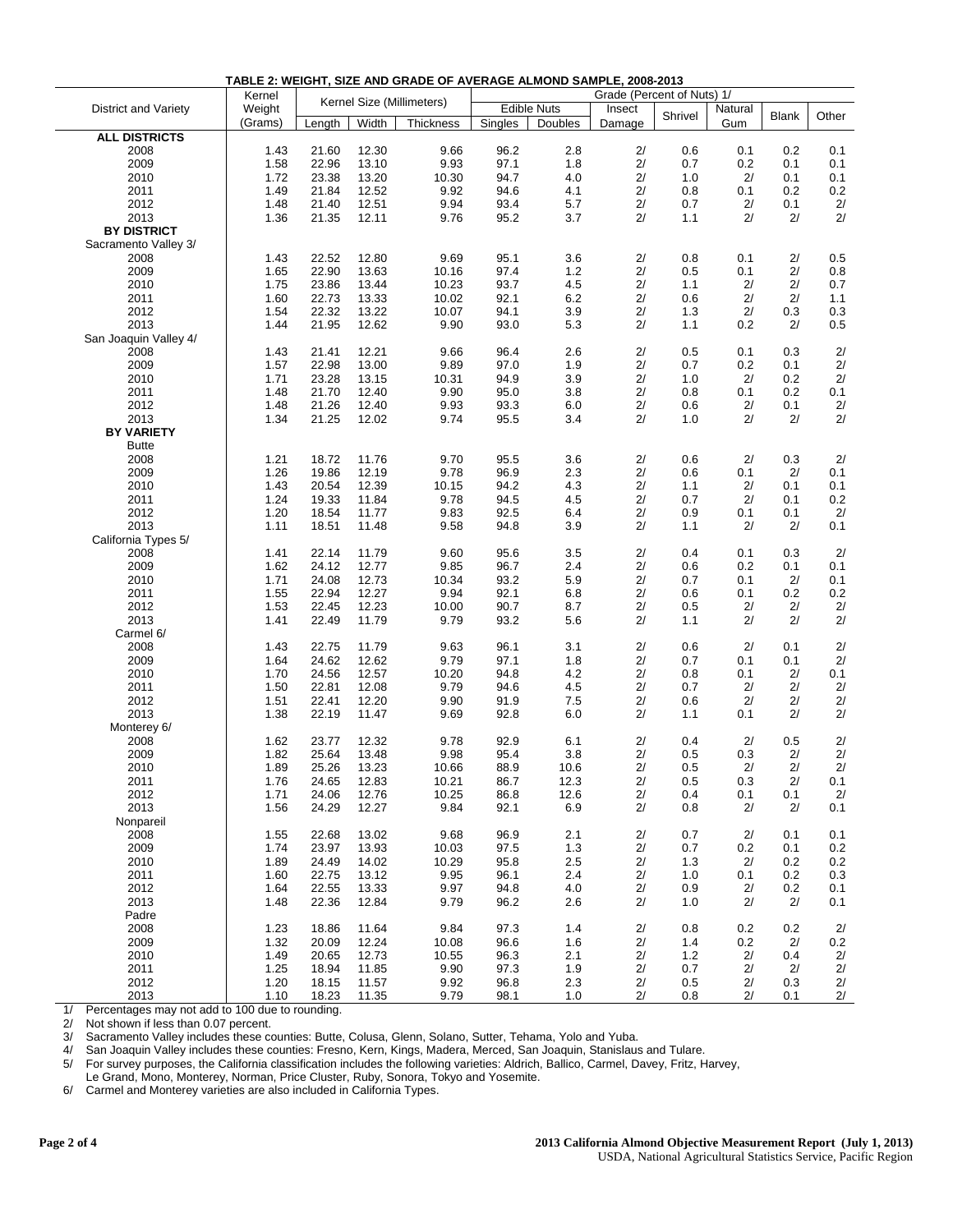

**ALMONDS BY VARIETY** 

**CALIFORNIA TYPE Nuts per Tree**



**CARMEL TYPE Nuts per Tree**





**NONPAREIL TYPE** 

**2013 California Almond Objective Measurement Report (July 1, 2013)**  USDA, National Agricultural Statistics Service, Pacific Region



**BUTTE TYPE Nuts per Tree**